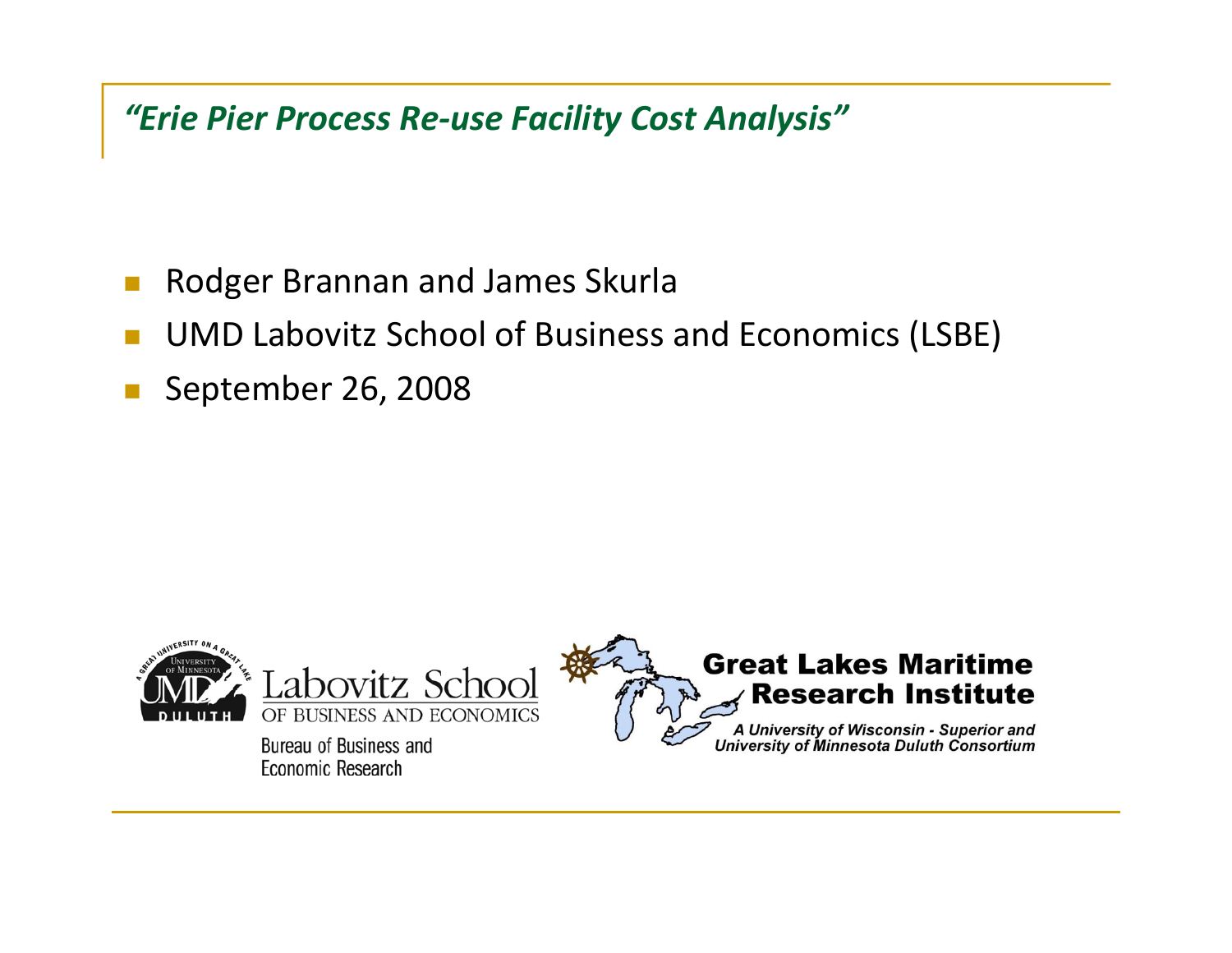# **In this presentation**

- $\mathcal{L}_{\mathcal{A}}$ Project background
- $\mathcal{L}_{\mathcal{A}}$ Marketing and Cost Analysis
- $\mathcal{L}_{\mathcal{A}}$ Recommendations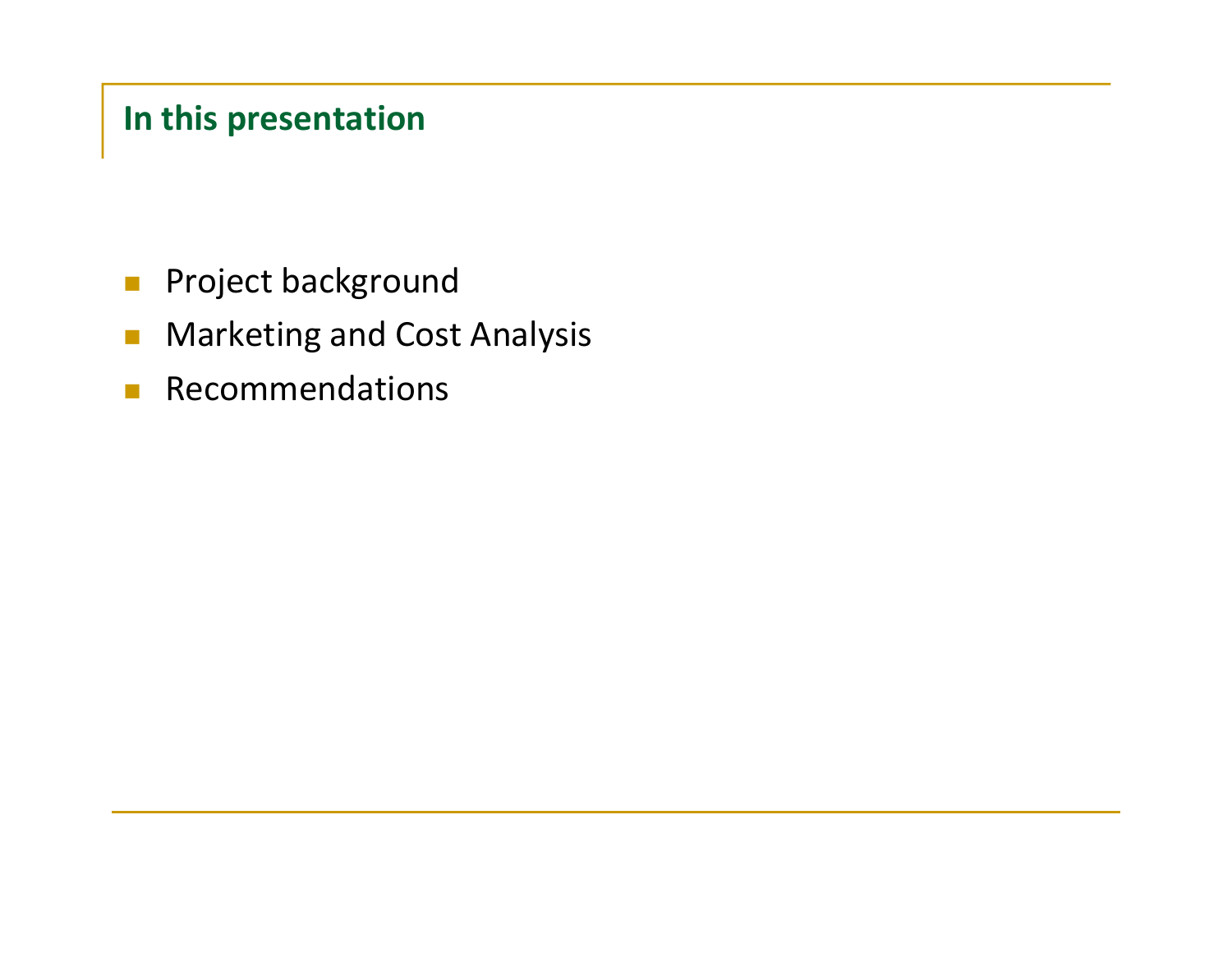## **Background:**

- T. Growing constraints on options for placing dredged materials at the Erie Pier CDF has urged action on <sup>a</sup> plan for re‐cycling material currently being placed at the pier.
- $\mathbb{R}^3$ This GLMRI project was proposed to determine cost accounting and capital budgeting for <sup>a</sup> proposed Process Re‐use Facility (PRF).

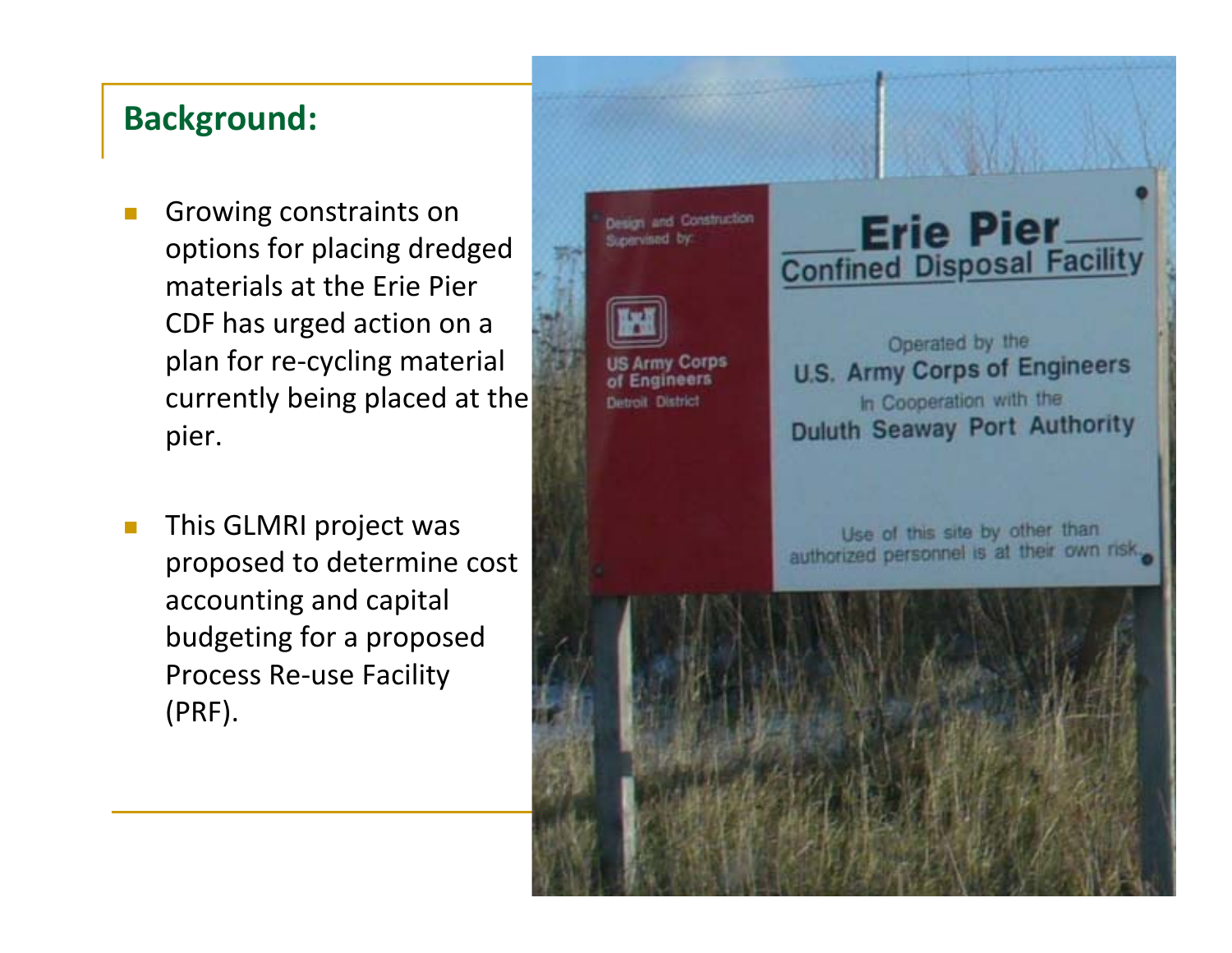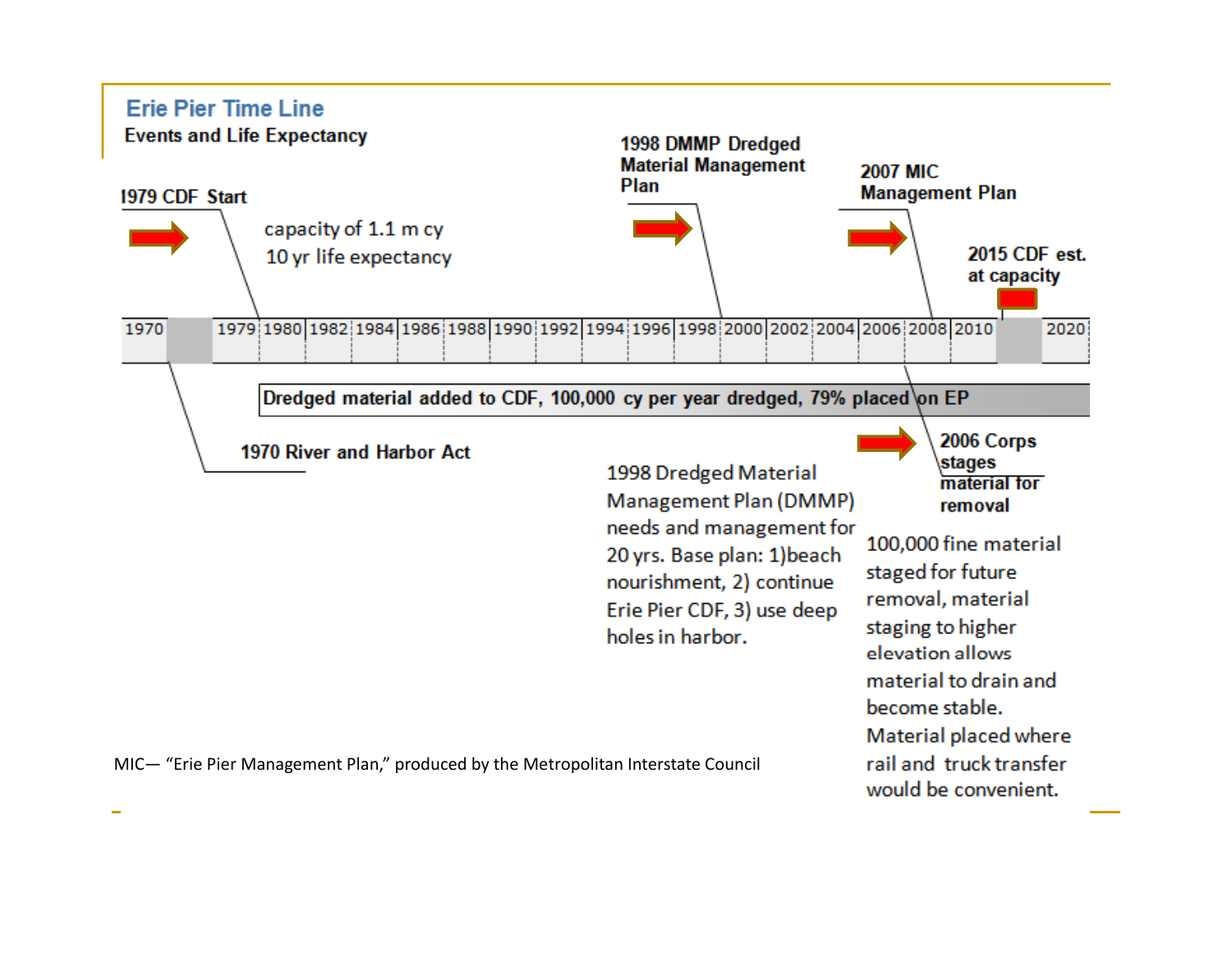# **GLMRI Research Project Objectives**

# Estimating the costs:

- 1) To upgrade the CDF to <sup>a</sup> Process Re‐use Facility (PRF) (adjusting to more demand pull)
- 2) To extend the life of the existing Erie Pier CDF and to get the Erie Pier CDF dredged material off‐site

(landed cost)

- 3) To situate the recycle center as financially break‐even
	- (break even for the Port Authority involves gov. subsidies, minimal operating costs, where the largest cost is transportation)
- 4) To determine least‐cost alternative (transportation costs compared)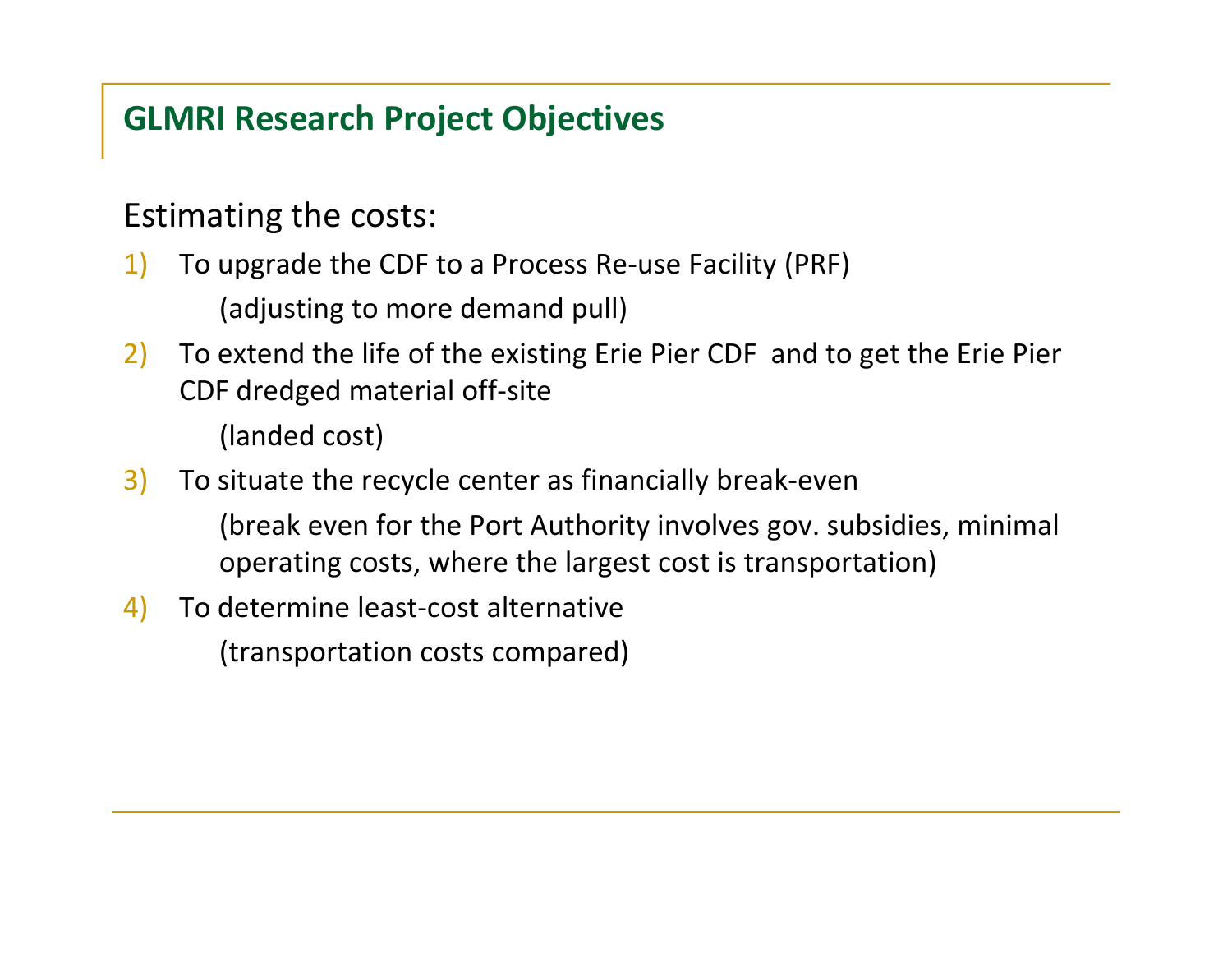# **Marketing: Commodity Assumptions**

 $\mathcal{C}^{\mathcal{A}}$ Physical composition of dredged material at Erie Pier:

**Coarse material (sand).** Commodities include: concrete mix, backfill, bituminous mix, mortar.

**Fines material (clay and other materials, 5‐7% sand)** Commodities include: backfill, unclassified fill, daily cover for landfill, soil, soil for habitat uses.

 $\mathcal{C}^{\mathcal{A}}$ Volume of dredged material at Erie Pier 1980–2006 in cubic yards:

 $\mathcal{L}_{\mathcal{A}}$ **Material recurring yearly**

Coarse material <sup>=</sup> 48,000 cy

Fines material <sup>=</sup> 50,000 cy

Total in this analysis rounded to 100,000 cy

#### $\mathcal{L}_{\mathcal{A}}$ **Total accumulation of removable fines** to date <sup>=</sup> 1,250,000 cy

Source: Duluth‐Superior Metropolitan Interstate Council (MIC), Harbor Technical Advisory Committee (HTAC), Dredging Subcommittee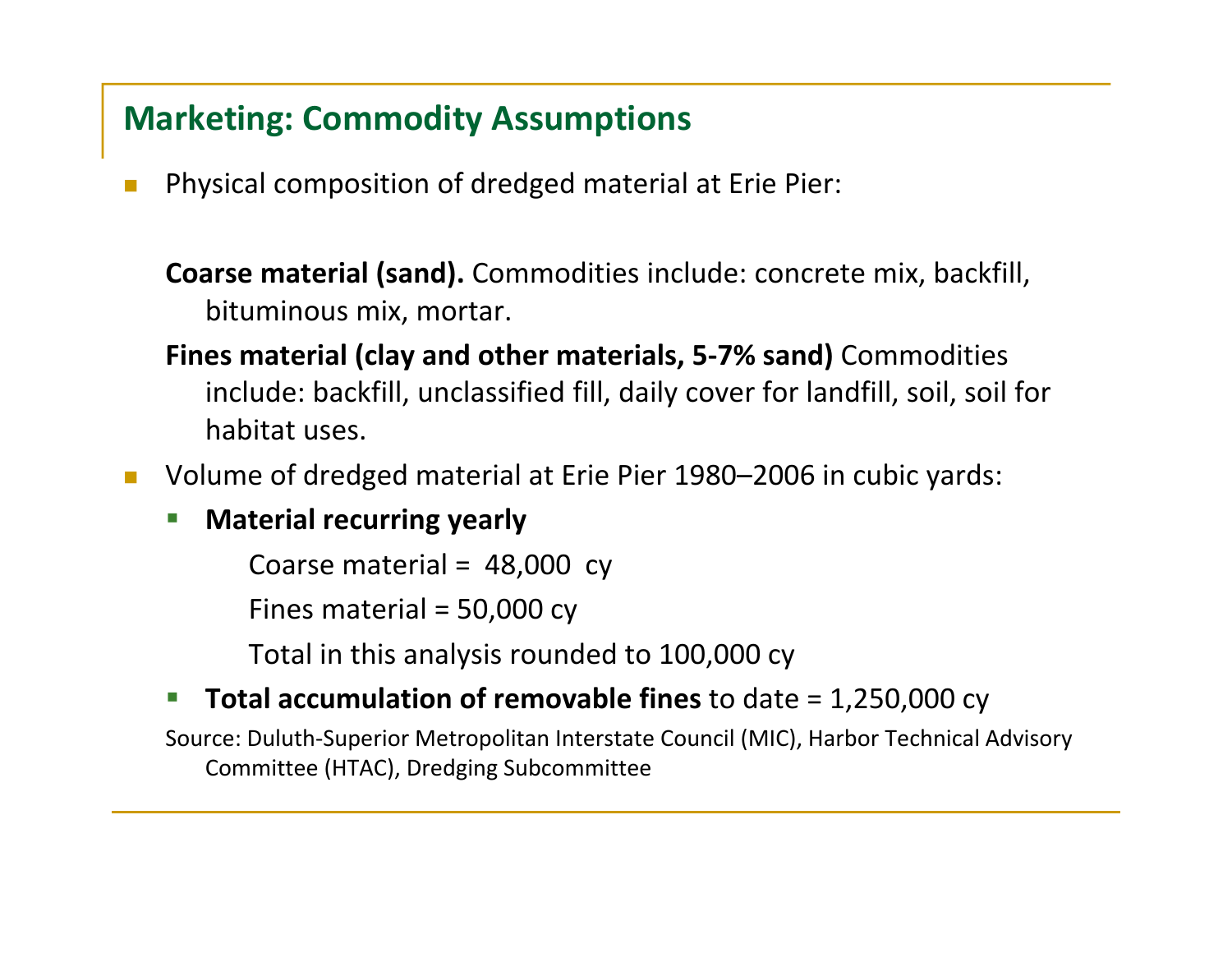#### Erie Pier Fines Short-term Potential Customers and Feasible Customers

| Industry sector          | <b>Potential Customers</b>                     | <b>Contact</b>            | Possible Criteria         |
|--------------------------|------------------------------------------------|---------------------------|---------------------------|
| Compost                  | WLSSD (compost)                                | Hamel                     | no current interest       |
|                          | Green Bay (compost)                            | <b>Meyers</b>             | distance too great        |
| <b>Topsoil</b>           | WI                                             |                           | regulation, small         |
|                          |                                                |                           | quantities, market needs  |
|                          |                                                |                           | development,              |
|                          |                                                |                           | competition               |
|                          | <b>MN</b>                                      |                           | small quantities, market  |
|                          |                                                |                           | needs development,        |
|                          |                                                |                           | competition               |
| <b>Construction Fill</b> | MNDOT (project by project)                     | Garver                    | close, and can be sizable |
|                          | WisDot (project by project)                    | King, Hanzel              | no imminent projects      |
| Soil Enrichment          | NRRI Tree culture project                      |                           | too preliminary, needs    |
|                          |                                                | Berguson                  | more research             |
|                          | Farming, alfalfa, St. Louis Co., MN            |                           | close, additive for sandy |
|                          |                                                | <b>Dykhuis</b>            | soil appropriate          |
|                          | Farming, alfalfa, Carlton Co., MN              | Salzer                    | good additive             |
| <b>Land Fill</b>         | WI landfill (Superior)                         |                           | using waste paper by-     |
|                          |                                                | Reichhoff                 | product                   |
|                          | Canyon landfill                                |                           | using waste paper by-     |
|                          |                                                | <b>Downing</b>            | product                   |
|                          | <b>Elk River landfill</b>                      | <b>Downing</b>            | distance too great        |
| <b>Mine Reclamation</b>  | UTAC (United Taconite)                         | DNR, NRRI, Jordan, Kanski | using biosolids           |
|                          | <b>Keewatin Taconite</b>                       | DNR, NRRI, Dewars         | using biosolids           |
|                          | Other mines: MINNTAC, Hibbing Taconite         |                           |                           |
|                          | Co., USX Corporation, U S Steel Corp.,         |                           |                           |
|                          | Arcelor Mittal Minorca Mine, Northshore        |                           |                           |
|                          | Mining Co (Cleveland-Cliffs Inc), Millal Steel |                           |                           |
|                          | USA- minorca mine                              | no contact:               | no current interest       |

Source: MIC, HTAC, BBER interviews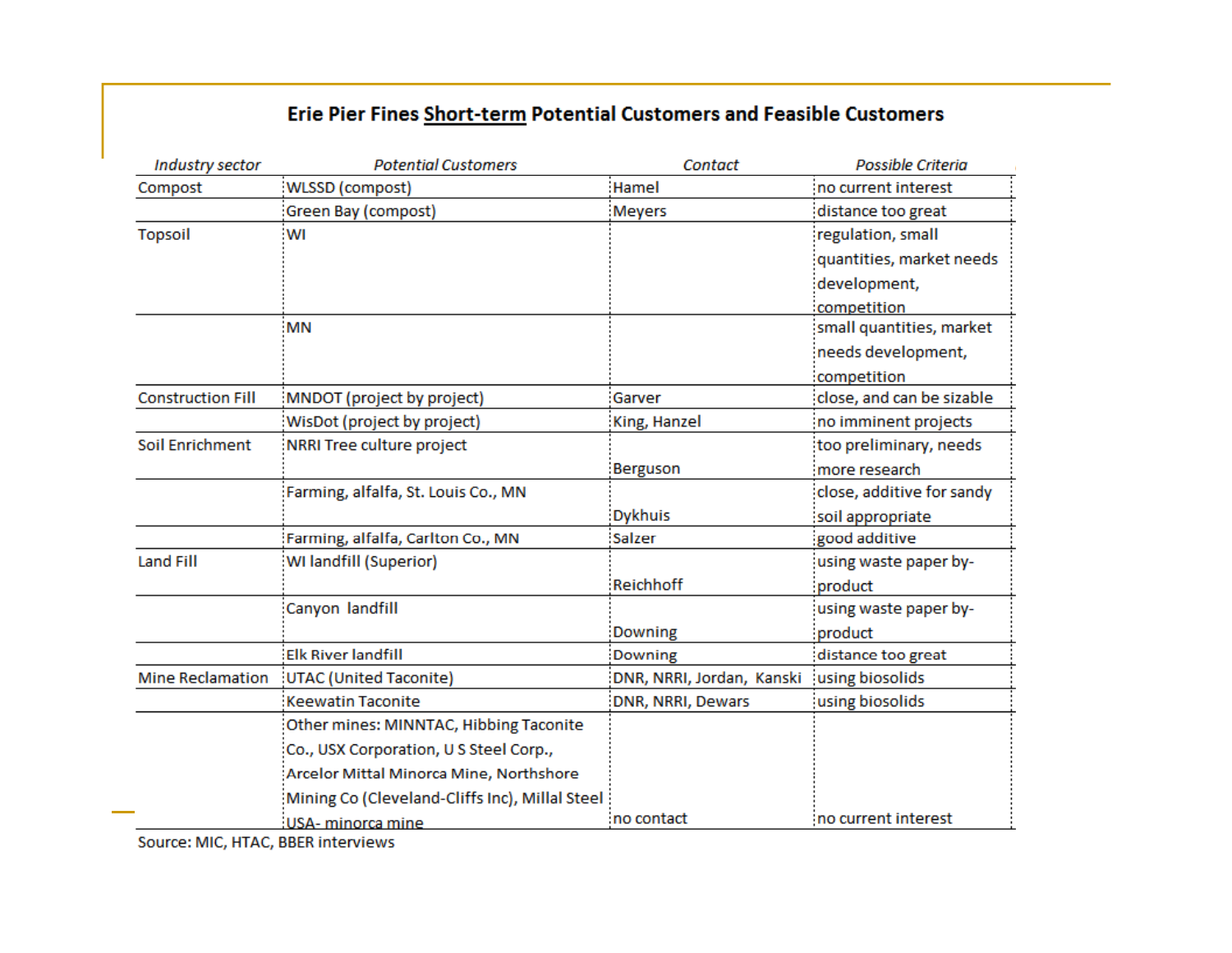#### Erie Pier Fines Short-term Potential Customers and Feasible Customers

|                          |                                                |                           |                           | Feasible  |
|--------------------------|------------------------------------------------|---------------------------|---------------------------|-----------|
| Industry sector          | <b>Potential Customers</b>                     | Contact                   | Possible Criteria         | customers |
| Compost                  | WLSSD (compost)                                | Hamel                     | no current interest       |           |
|                          | Green Bay (compost)                            | Meyers                    | distance too great        |           |
| <b>Topsoil</b>           | WI                                             |                           | regulation, small         |           |
|                          |                                                |                           | quantities, market needs  |           |
|                          |                                                |                           | development,              |           |
|                          |                                                |                           | competition               |           |
|                          | <b>MN</b>                                      |                           | small quantities, market  |           |
|                          |                                                |                           | needs development,        |           |
|                          |                                                |                           | competition               |           |
| <b>Construction Fill</b> | MNDOT (project by project)                     | Garver                    | close, and can be sizable | ✔         |
|                          | WisDot (project by project)                    | King, Hanzel              | no imminent projects      |           |
| Soil Enrichment          | NRRI Tree culture project                      |                           | too preliminary, needs    |           |
|                          |                                                | <b>Berguson</b>           | more research             |           |
|                          | Farming, alfalfa, St. Louis Co., MN            |                           | close, additive for sandy |           |
|                          |                                                | <b>Dykhuis</b>            | soil appropriate          |           |
|                          | Farming, alfalfa, Carlton Co., MN              | Salzer                    | good additive             |           |
| <b>Land Fill</b>         | WI landfill (Superior)                         |                           | using waste paper by-     |           |
|                          |                                                | <b>Reichhoff</b>          | product                   |           |
|                          | Canyon landfill                                |                           | using waste paper by-     |           |
|                          |                                                | <b>Downing</b>            | product                   |           |
|                          | <b>Elk River landfill</b>                      | <b>Downing</b>            | distance too great        | ✔         |
| <b>Mine Reclamation</b>  | UTAC (United Taconite)                         | DNR, NRRI, Jordan, Kanski | using biosolids           | ✔         |
|                          | <b>Keewatin Taconite</b>                       | <b>DNR, NRRI, Dewars</b>  | using biosolids           | ✓         |
|                          | Other mines: MINNTAC, Hibbing Taconite         |                           |                           |           |
|                          | Co., USX Corporation, U S Steel Corp.,         |                           |                           |           |
|                          | Arcelor Mittal Minorca Mine, Northshore        |                           |                           |           |
|                          | Mining Co (Cleveland-Cliffs Inc), Millal Steel |                           |                           |           |
|                          | USA- minorca mine                              | no contact                | no current interest       |           |

Source: MIC, HTAC, BBER interviews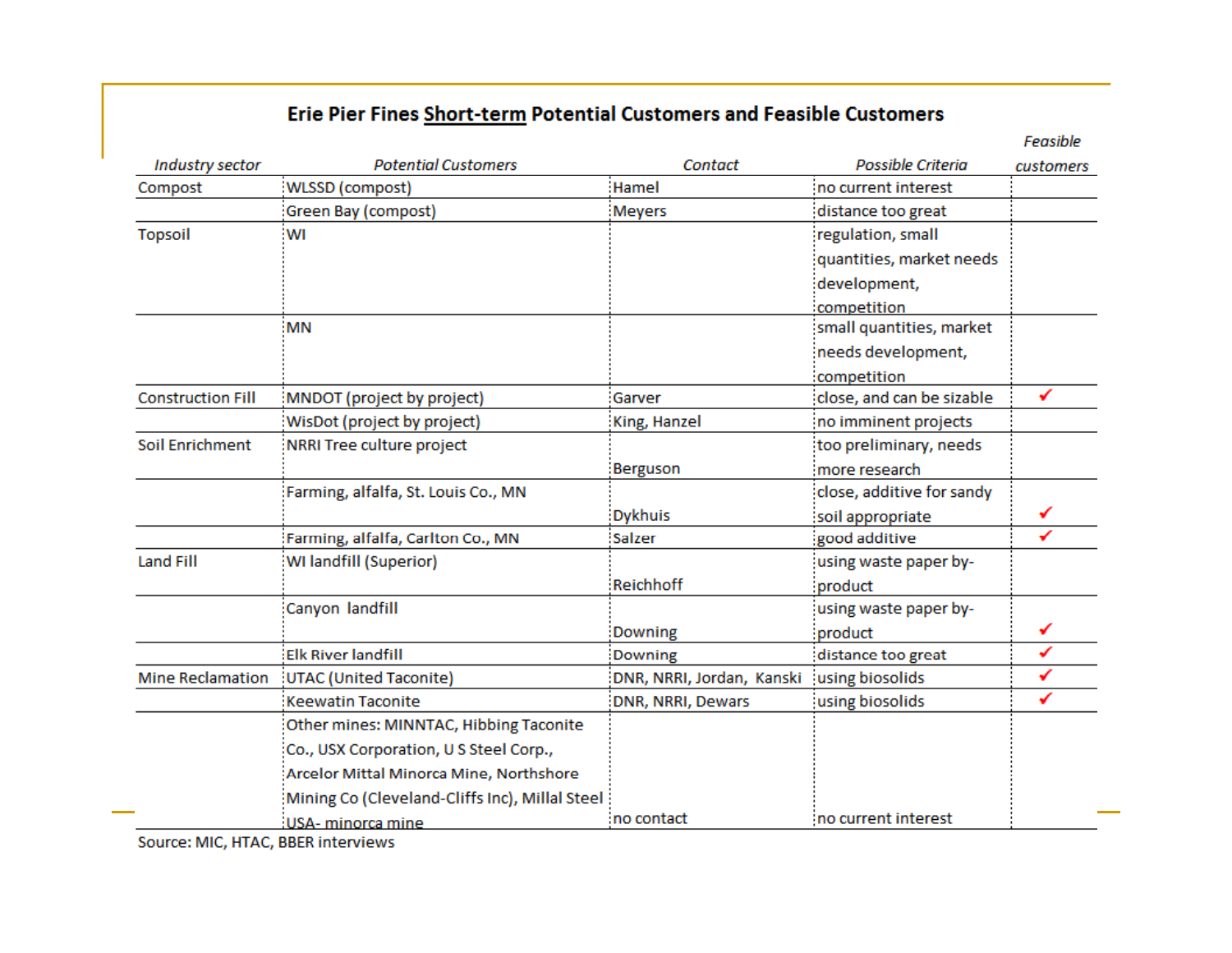|                                    |                                            |                 | Erie Pier Fines Long-term Potential Customers and Feasible Customers |  |  |
|------------------------------------|--------------------------------------------|-----------------|----------------------------------------------------------------------|--|--|
| Industry sector                    | <b>Potential Customers</b>                 | Contact         | Possible Criteria                                                    |  |  |
| <b>Construction Fill</b>           | <b>CN Railroad Ore Docks</b>               | <b>Brossart</b> | large quantities, short                                              |  |  |
|                                    |                                            |                 | distance                                                             |  |  |
|                                    | <b>Sky Harbor Airport</b>                  | <b>Brossart</b> | large quantities, short                                              |  |  |
|                                    |                                            |                 | distance                                                             |  |  |
|                                    | <b>Hibbard Power Plant</b>                 | <b>Brossart</b> | large quantities, short                                              |  |  |
|                                    |                                            |                 | distance                                                             |  |  |
| <b>Soil Enrichment</b>             | : Wetlands Habitat W. 21st Ave. W. project |                 | large quantities, short                                              |  |  |
|                                    | (Duluth)                                   | :Brossart       | distance                                                             |  |  |
| Source: MIC, HTAC, BBER interviews |                                            |                 |                                                                      |  |  |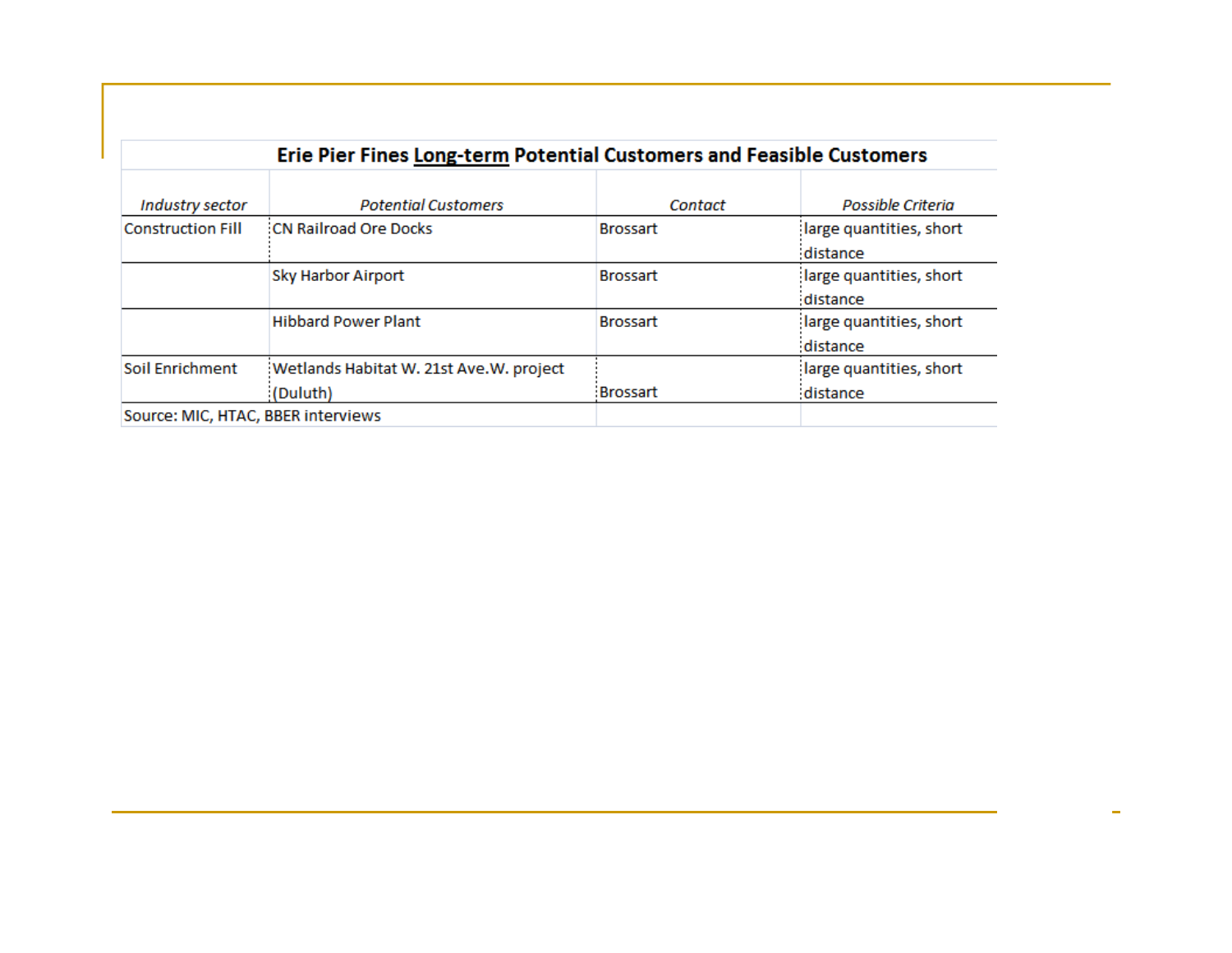| Erie Pier Fines Long-term Potential Customers and Feasible Customers |                                            |                 |                         |           |  |  |
|----------------------------------------------------------------------|--------------------------------------------|-----------------|-------------------------|-----------|--|--|
|                                                                      |                                            |                 |                         | Feasible  |  |  |
| Industry sector                                                      | <b>Potential Customers</b>                 | Contact         | Possible Criteria       | customers |  |  |
| <b>Construction Fill</b>                                             | <b>CN Railroad Ore Docks</b>               | <b>Brossart</b> | large quantities, short |           |  |  |
|                                                                      |                                            |                 | distance                |           |  |  |
|                                                                      | <b>Sky Harbor Airport</b>                  | <b>Brossart</b> | large quantities, short |           |  |  |
|                                                                      |                                            |                 | distance                |           |  |  |
|                                                                      | <b>Hibbard Power Plant</b>                 | <b>Brossart</b> | large quantities, short |           |  |  |
|                                                                      |                                            |                 | distance                |           |  |  |
| <b>Soil Enrichment</b>                                               | : Wetlands Habitat W. 21st Ave. W. project |                 | large quantities, short |           |  |  |
|                                                                      | (Duluth)                                   | <b>Brossart</b> | distance                |           |  |  |
| Source: MIC, HTAC, BBER interviews                                   |                                            |                 |                         |           |  |  |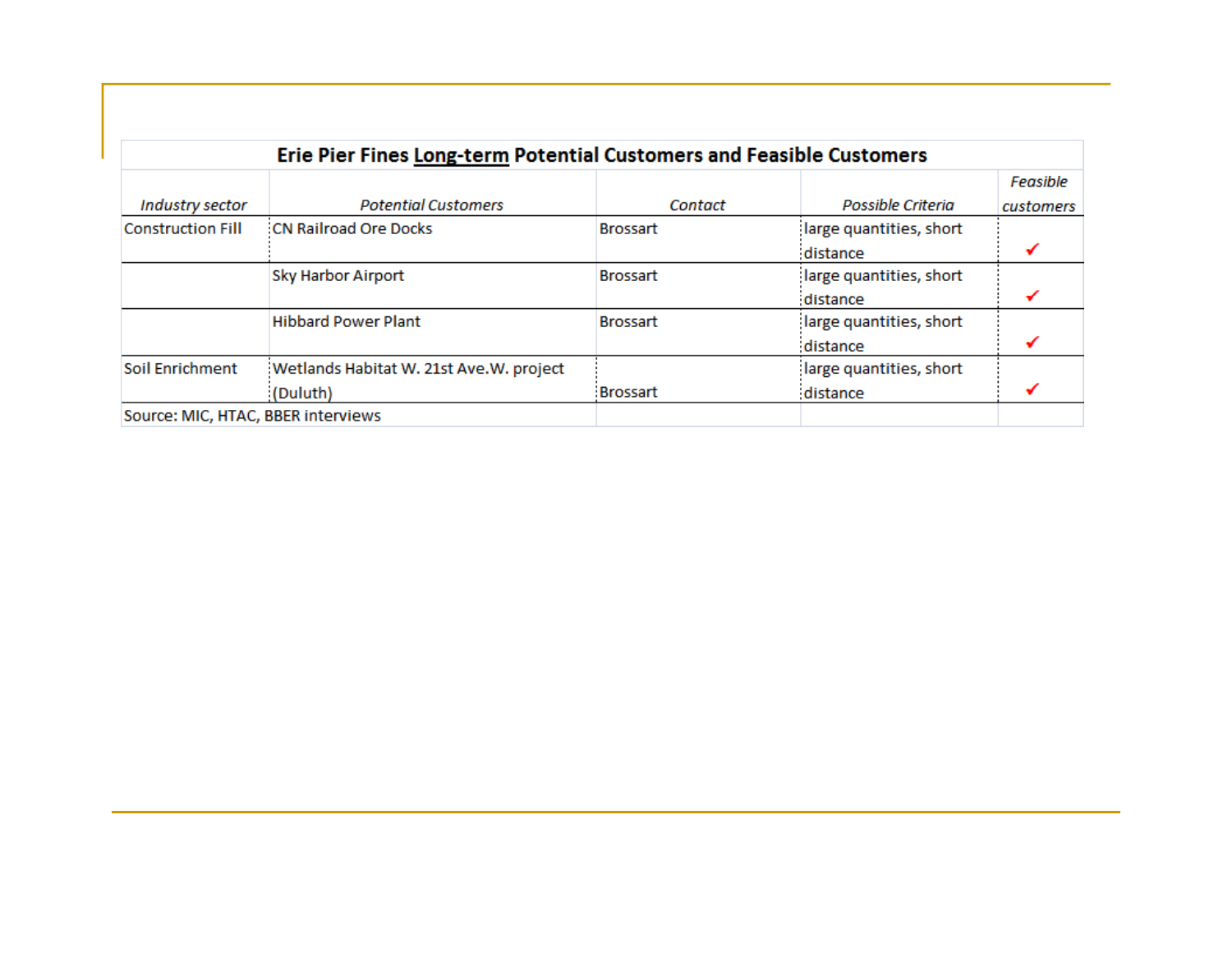

 **Possible Long-term Projects**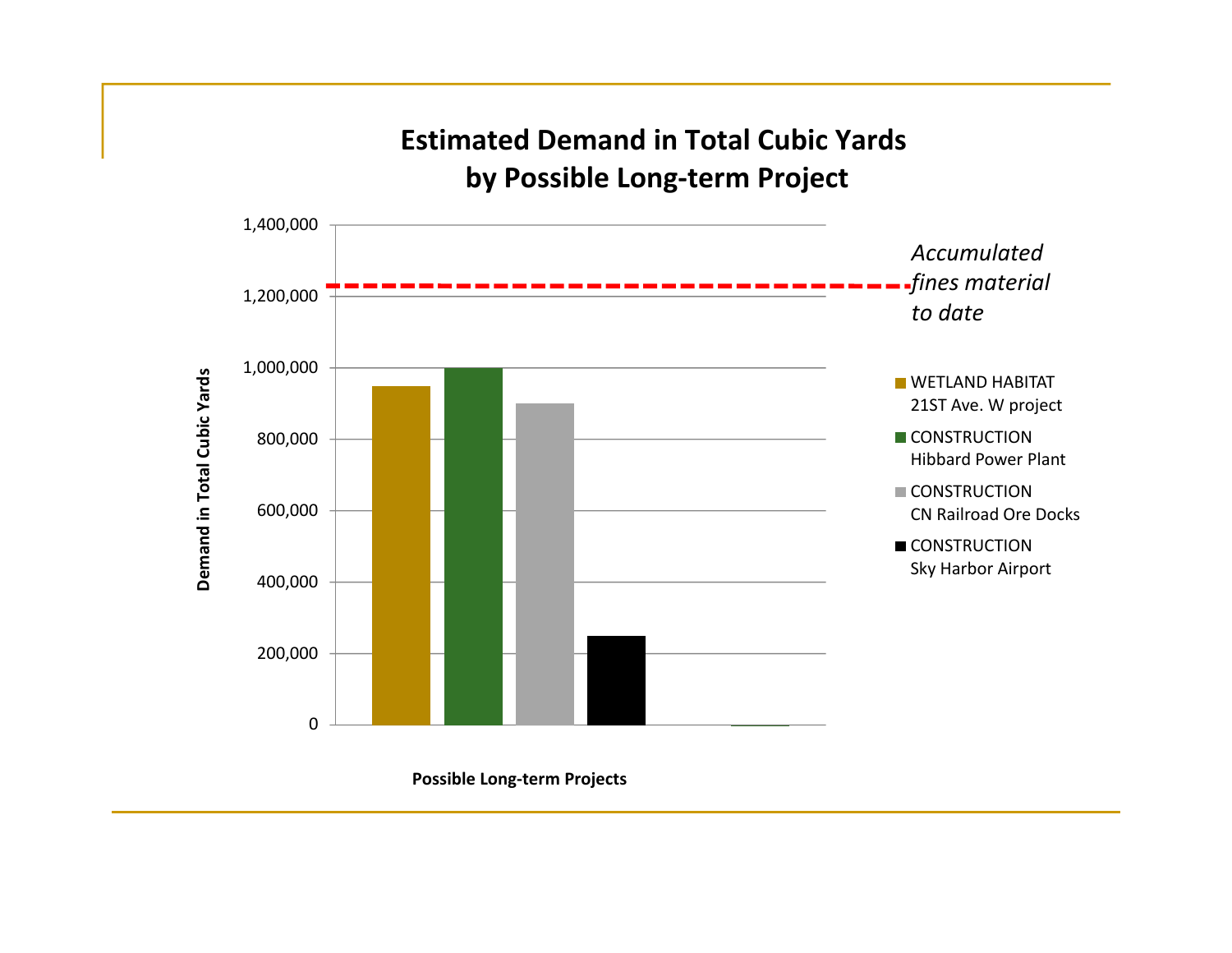| Landed Cost Assumptions for Marketing<br><b>Accumulated Erie Pier Fines Material</b> |                                    |                                    |  |  |
|--------------------------------------------------------------------------------------|------------------------------------|------------------------------------|--|--|
|                                                                                      | <i>fixed costs</i>                 | variable costs                     |  |  |
| <b>Truck Cost:</b>                                                                   | \$100/hr assumed<br>85% fixed cost | fuel and operator<br>(15% of cost) |  |  |
| Removal to transfer<br>station:                                                      | \$100/hr assumed<br>85% fixed cost | fuel and operator<br>(15% of cost) |  |  |
| Loading Cost:                                                                        | \$110/hr assumed<br>85% fixed cost | fuel and operator<br>(15% of cost) |  |  |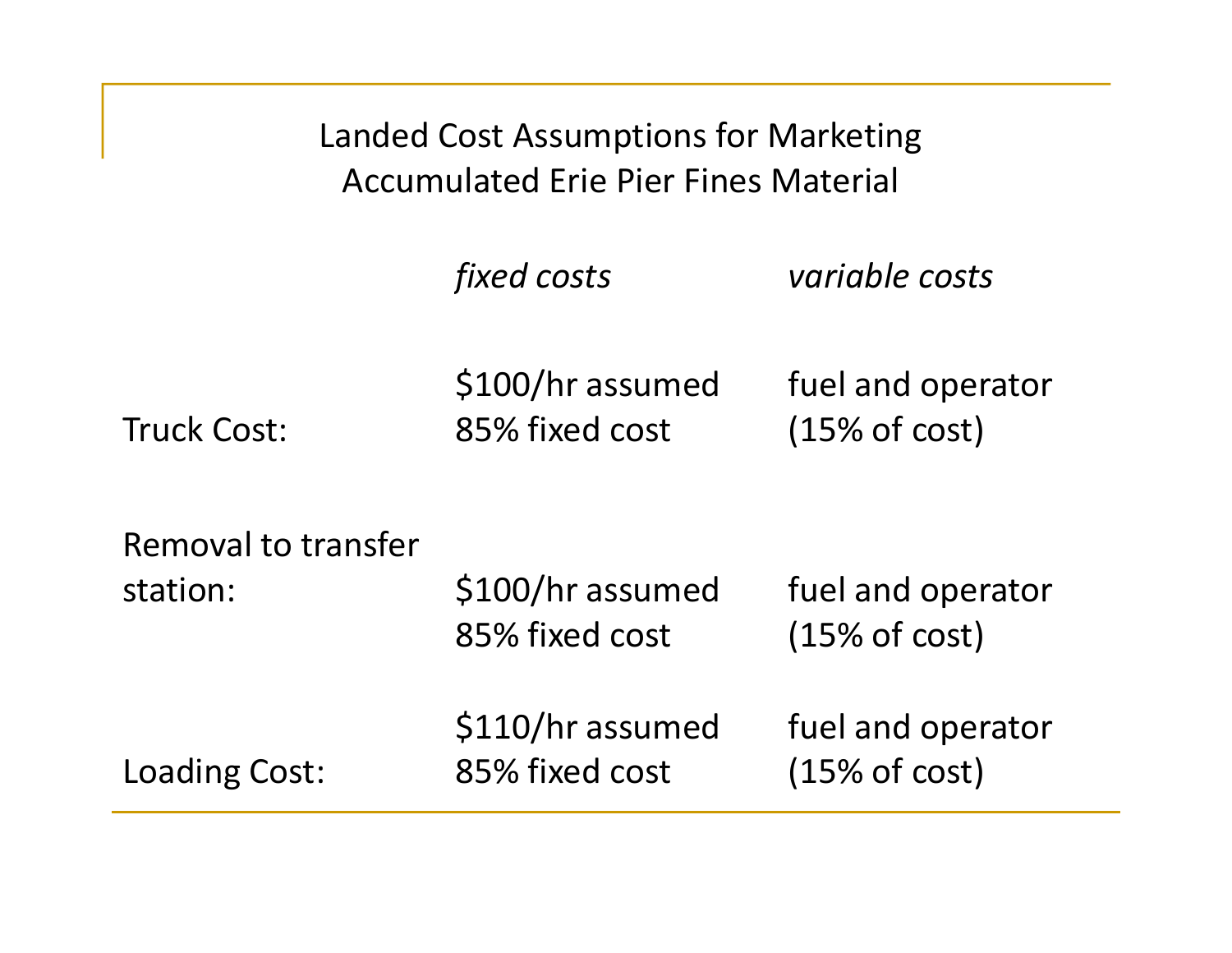| <b>Feasible customer</b>                                           | <b>Miles from</b><br><b>Erie Pier</b> | Mode                  | Transportation<br>Costs <sup>2</sup> | Other costs <sup>3</sup> | <b>Total cubic</b><br>yards for<br>application | Cost per<br>cubic yard |
|--------------------------------------------------------------------|---------------------------------------|-----------------------|--------------------------------------|--------------------------|------------------------------------------------|------------------------|
| Examples of Short-term projects:                                   |                                       |                       |                                      |                          |                                                |                        |
| <b>LAND FILL</b>                                                   |                                       |                       |                                      |                          |                                                |                        |
| Waste Management, Inc., Canyon, MN /yr<br><b>CONSTRUCTION FILL</b> | 29.8                                  | truck                 | \$173,133                            | \$212,065                | 21,206                                         | \$18.16                |
| MNDOT (High-end, volume and distance)<br><b>SOIL ENRICHMENT</b>    | 50.0                                  | truck                 |                                      | \$1,200,000 \$1,000,000  | 100,000                                        | \$22.00                |
| Floodwood Farmers (6" over 80 acres)                               | 44.4                                  | truck                 | \$774,720                            | \$645,600                | 64,560                                         | \$22.00                |
| <b>MINE RECLAMATION</b>                                            |                                       |                       |                                      |                          |                                                |                        |
| Keewatin Taconite (6" over 11 acres)<br><b>MINE RECLAMATION</b>    | 81.6                                  | Railmate <sup>4</sup> | \$150,841                            | \$58,564                 | 8,873                                          | \$23.60                |
| Keewatin Taconite (6" over 11 acres)<br><b>MINE RECLAMATION</b>    | 81.6                                  | rail                  | \$141,968                            | \$88,733                 | 8,873                                          | \$26.00                |
| Keewatin Taconite (6" over 11 acres)                               | 81.6                                  | truck                 | \$162,800                            | \$88,733                 | 8,873                                          | \$28.35                |

#### Estimated Landed Costs for Erie Pier Fines Material by Short-term Customer Application<sup>1</sup>

 $1$  Assuming commodity purchase price = \$0.00

<sup>2</sup> Includes hauling and unloading.

<sup>3</sup> Includes loading and dredge removal.

<sup>4</sup> Connects multiple semi-trailers to a train to provide a point-to-point delivery of commodity products. Note: 80,000 lbs. is used as the maximum MN highway load restriction. 80,000 lbs. is also used for rail cars to provide direct comparison.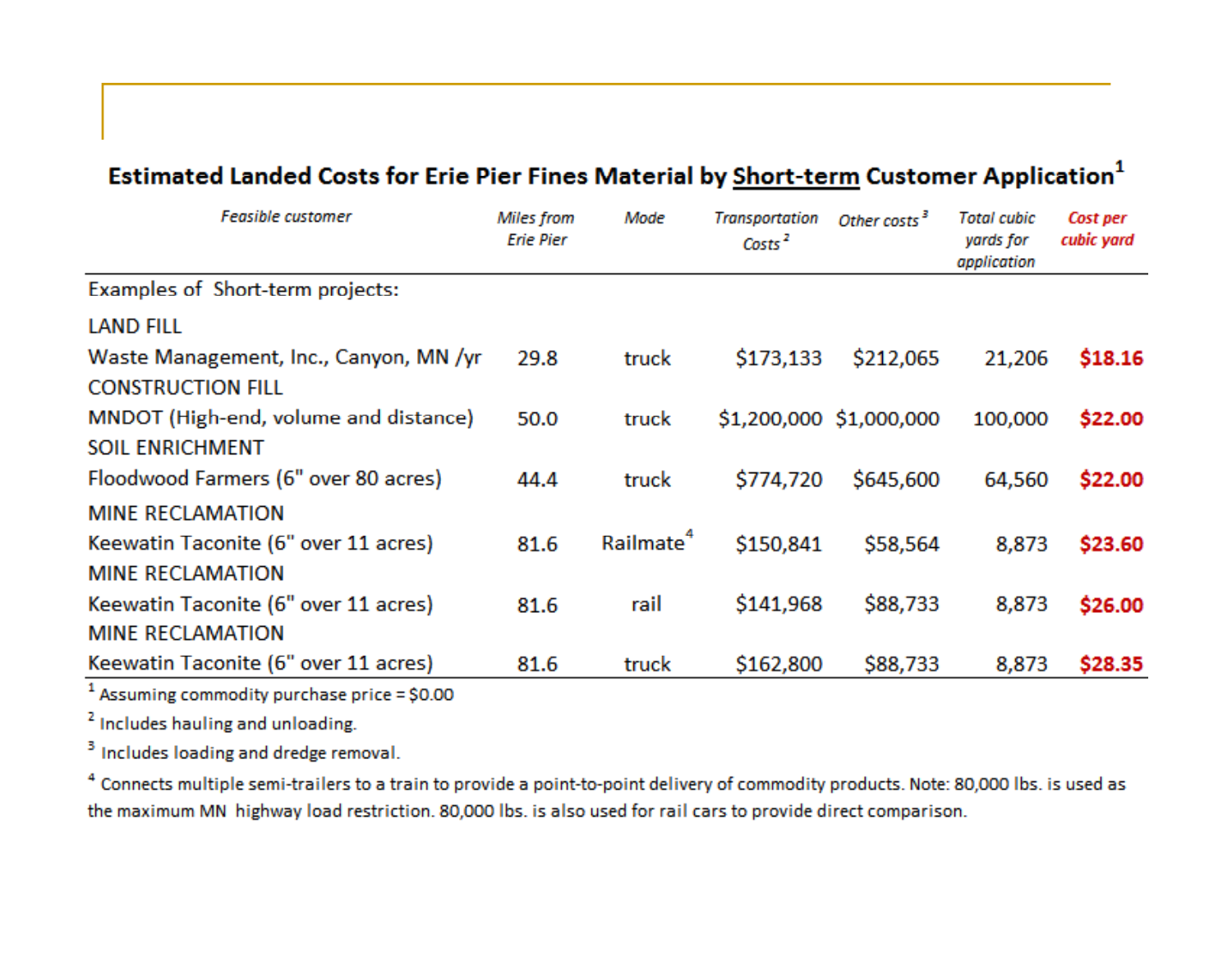### Estimated Landed Costs for Erie Pier Fines Material by Long-term Customer Application<sup>1</sup>

| <b>Feasible customer</b>                                                    | <b>Miles</b> from<br><b>Erie Pier</b> | Mode               | <b>Transportation</b><br>Costs <sup>2</sup> | Other costs <sup>3</sup> | <b>Total cubic</b><br>yards for<br>application | Cost per<br>cubic yard |
|-----------------------------------------------------------------------------|---------------------------------------|--------------------|---------------------------------------------|--------------------------|------------------------------------------------|------------------------|
| Examples of Long-term projects:<br><b>WETLAND HABITAT</b>                   |                                       |                    |                                             |                          |                                                |                        |
| 21ST Ave. W project<br><b>CONSTRUCTION</b>                                  | $1.2\,$                               | truck <sup>4</sup> | \$2,691,667                                 | \$9,500,000              | 950,000                                        | \$12.83                |
| <b>Hibbard Power Plant</b><br><b>CONSTRUCTION</b>                           | 2.8                                   | truck              |                                             | \$3,000,000 \$10,000,000 | 1,000,000                                      | \$13.00                |
| <b>CN Railroad Ore Docks</b><br><b>CONSTRUCTION</b>                         | 2.2                                   | truck              | \$2,850,000                                 | \$9,000,000              | 900,000                                        | \$13.17                |
| <b>Sky Harbor Airport</b><br>$1$ Assuming commodity Purchase Price = \$0.00 | 7.4                                   | truck              | \$1,250,000                                 | \$2,500,000              | 250,000                                        | \$15.00                |

<sup>2</sup> Includes hauling and unloading.

<sup>3</sup> Includes loading and dredge removal.

<sup>4</sup> Trucking is used to provide comparisons. Least-cost would suggest use of barges.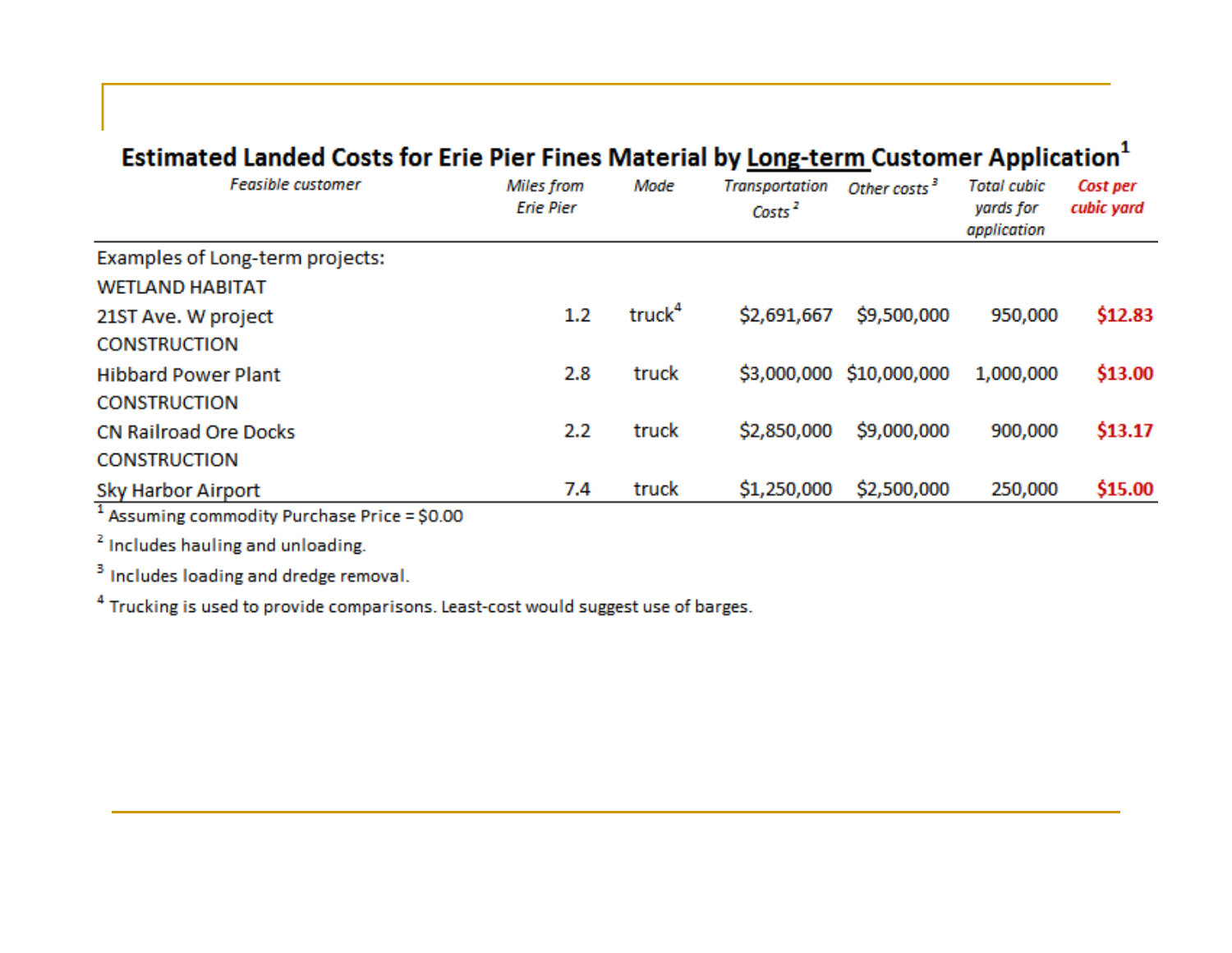### **Cost to get the Erie Pier CDF dredged material off‐site**

#### **d d d f l b l EstimatedLandedCosts for Erie Pier Fines Materialby Customer Application**

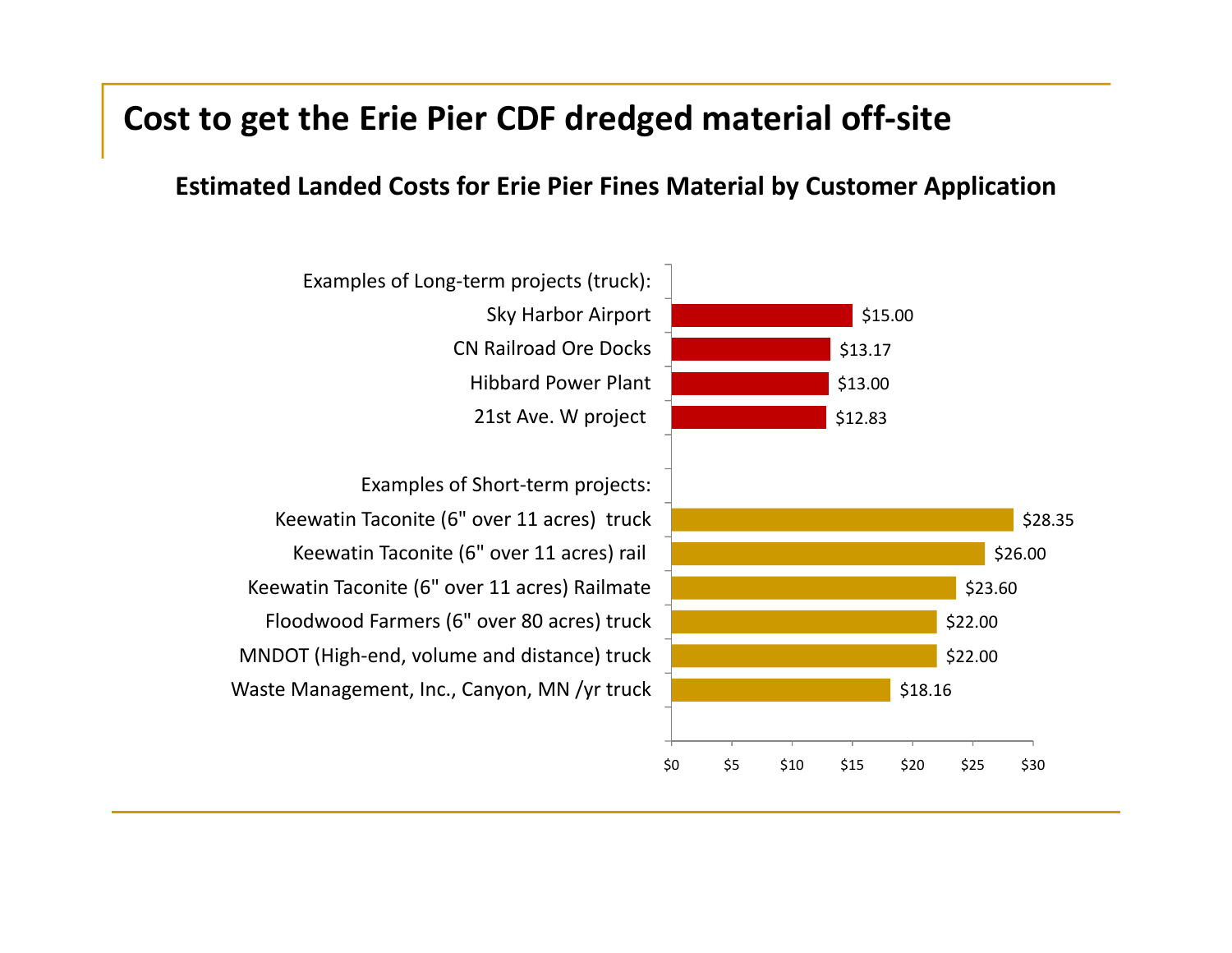# Transportation issues

- oNeed more rail cars
- oTurnaround time is crucial
- $\circ$  Transfer station infrastructure and minimization of handling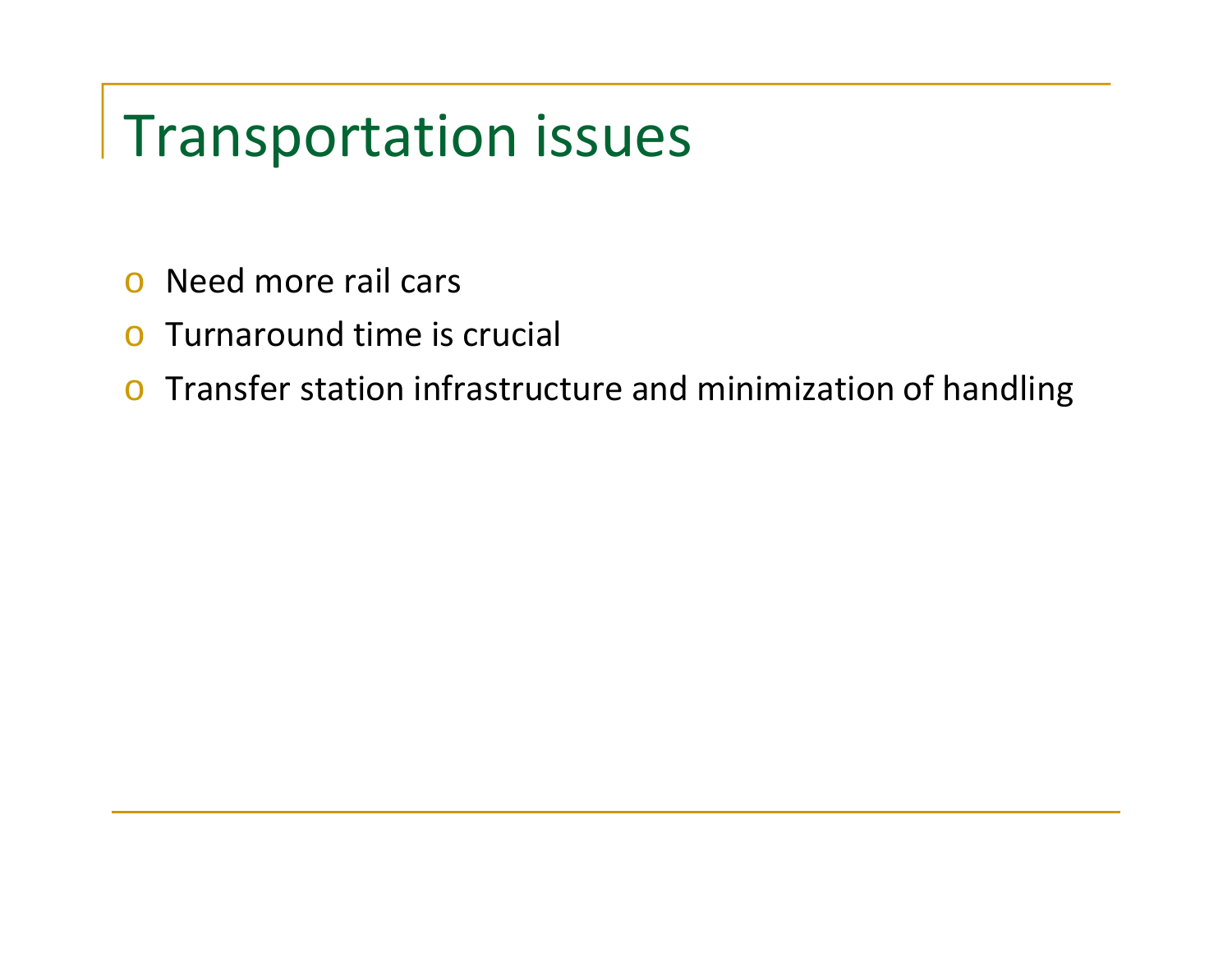# Summary

- o To extend the life of Erie Pier we recommend <sup>a</sup> two‐pronged approach: find customers for subsequent dredging, and draw down EP fines by identifying feasible short‐term customers.
- o Do long‐term large projects, with defined quantities, and minimize transportation, within <sup>a</sup> set schedule. Erie Pier managers have an obligation to choose least cost solutions, which may involve rail and barge.
	- o Customers will not pay more than market price (in many cases the price is \$0.00)
	- o $\,\circ\,\,\,\,$  Short-term projects have obstacles: customers have other options, and when these projects involve trucking they are not always least cost solutions.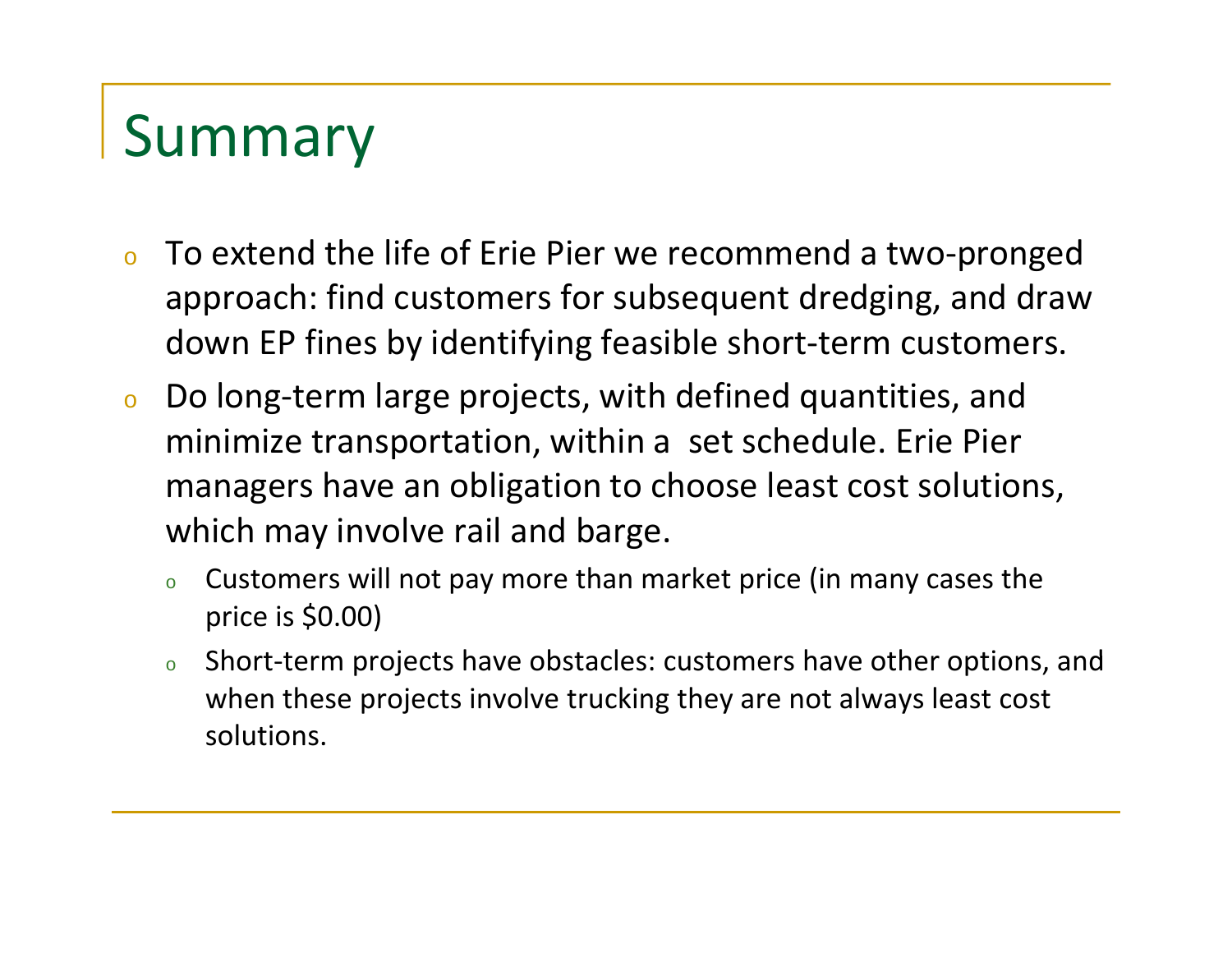# Recommendations

- o Customer ranking (based on cost, potential demand, and feasibility):
	- 1.Habitat/wetlands, or waterfront construction
	- $\mathcal{P}$ Mine reclamation
	- 3. MNDOT (if it can become a "recommended source")
	- 4. Farms (soil enrichment)
	- 5. Landfill cover
	- 6. WisDOT
	- 7. Compost/topsoil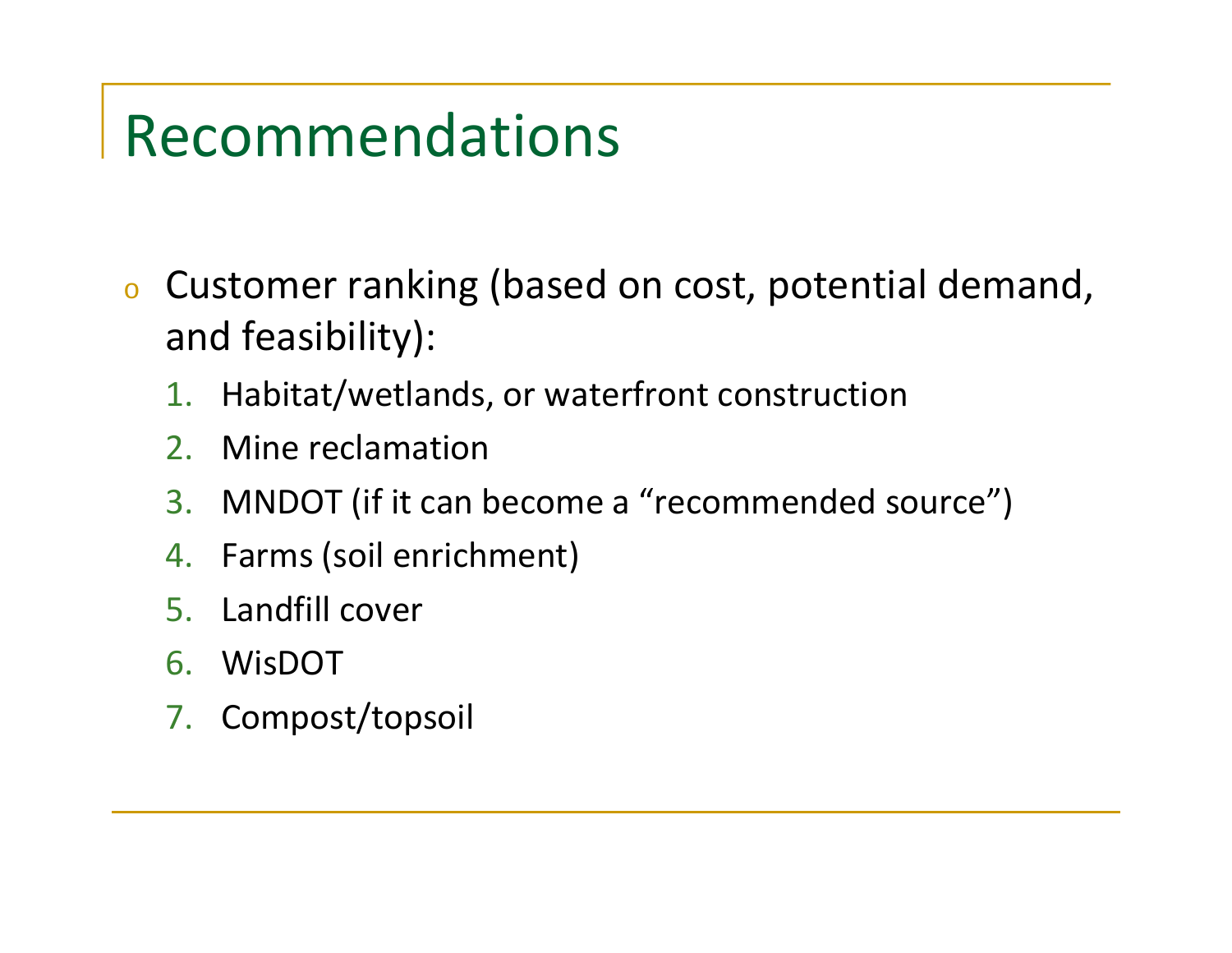# **Usefulness of this study for other ports on the Great Lakes**

- oTransportation costs should be considered (almost) the entire cost.
- o Feasible customers have competing suppliers. Dredged material may need to cost zero as <sup>a</sup> commodity to compete.
- o Projects of most interest will be long‐term projects near the PRF, and include using largest amounts of material (wetlands and habitat creation).
- o $\circ$  Short-term projects such as reclamation projects, agriculture, soil enrichment, and soil amendment can be part of the on‐going solution.
- o The difference in planning long‐term and short‐term projects should be noted, with <sup>a</sup> need to think about both planning to re‐use sand and also fines (possibly polluted). Testing has shown Erie Pier material to be within regulatory standards. A two-pronged approach can be suggested.
- oTiming of opportunities can be crucial.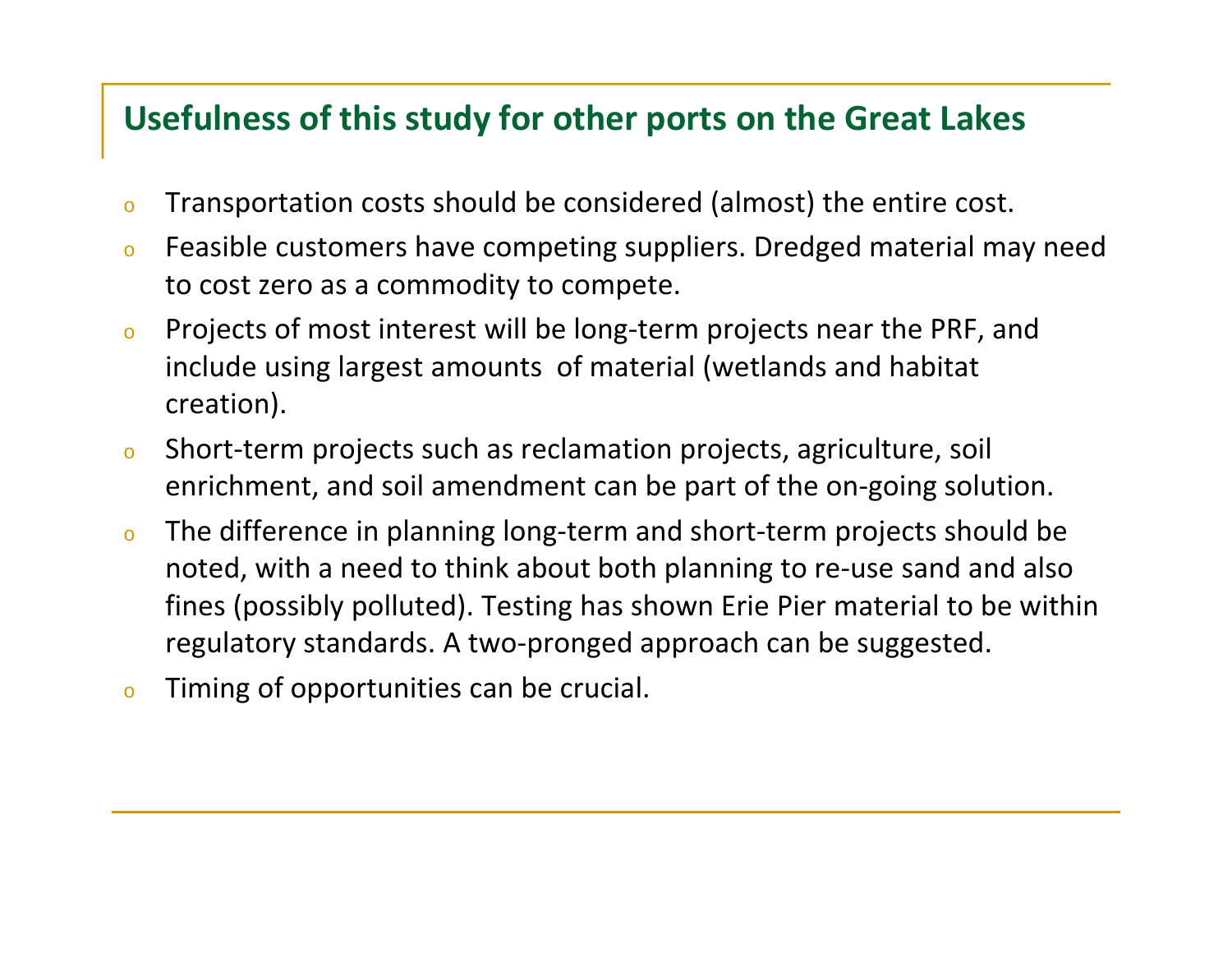# **Usefulness of this study for other ports on the Great Lakes**

- o However, Duluth is also <sup>a</sup> special case:
	- o Dredged material is clean: applicability depends on how polluted the dredged material is and what state laws say you can do with it. Note the difference between MN and WI, and the difference between what state law allows. Erie Pier has <sup>a</sup> potential problem with the noxious weed purple loosestrife, however regulatory agencies and customers are confident this can be managed.
	- oPossible projects are already studied and specified.